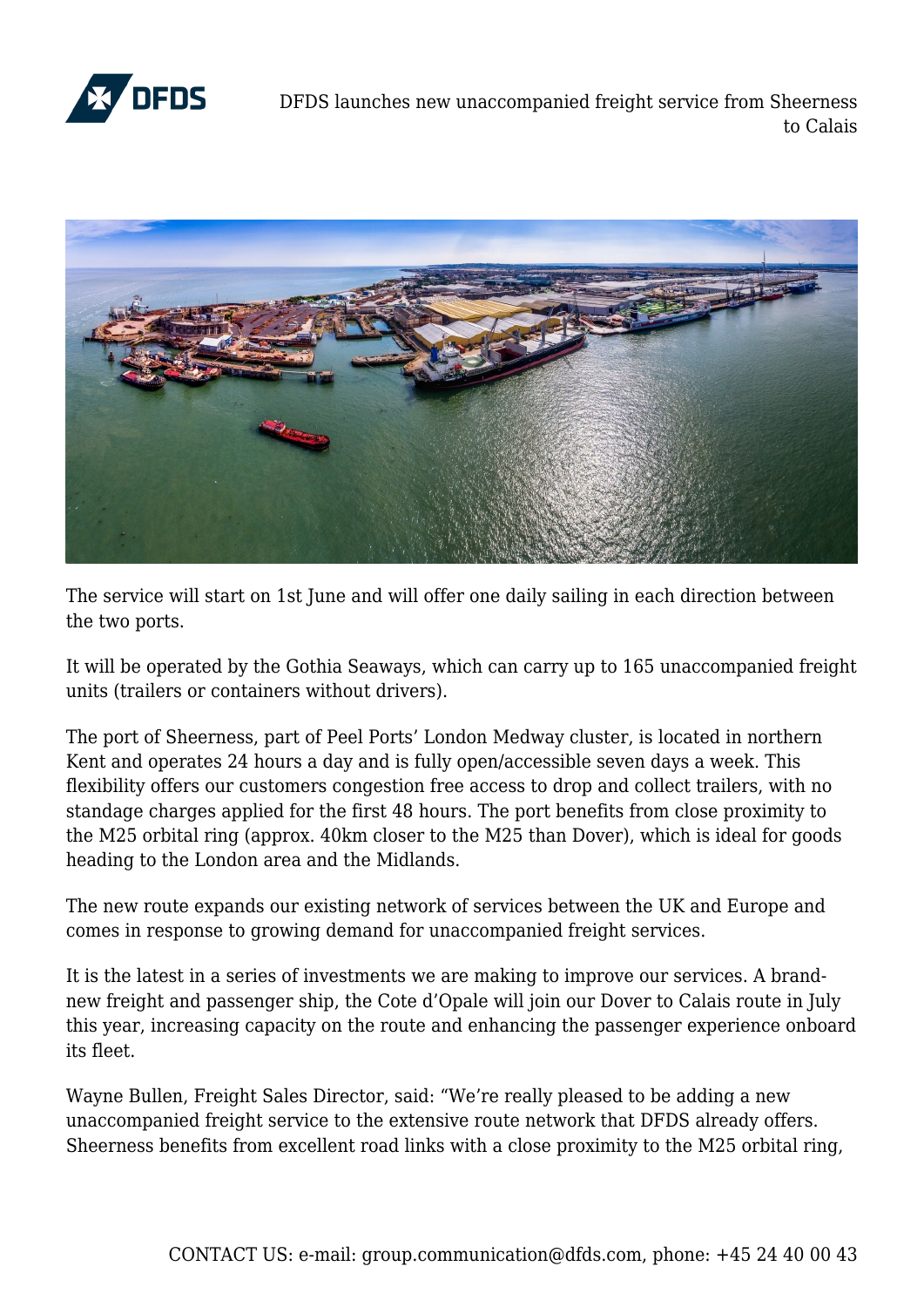

which is ideal for goods heading to the London area and the Midlands".

"Sheerness promises to be a superb 'partner port', with an ambitious plan to grow its services over the next decade. We also continue to cement our partnership with the port of Calais and are excited to be expanding our services to the port as it marks the fulfilment of its multi-million-pound expansion project".

"Launching a new route at this time is a strong indication of our commitment to our customers, our confidence in the popularity of DFDS services and an investment that will help to boost both the UK and French economies. It aligns with our business strategy, helping us to expand our freight network and offer solutions that help our customers, communities and our own business to grow."

Jean-Marc Puissesseau, Chairman, Port of Calais, said: "We are very proud that DFDS, first RoRo operator in Europe, chose the port of Calais to propose its new unaccompanied route to the UK. It is a clear sign of confidence in the ability of the port to create value for our clients. This new service will perfectly fit with the rail motorways in operation in Calais coming from Italy, Spain and southern France".

Richard Goffin, Port Director, London Medway said: "We're delighted to welcome a new unaccompanied freight service from DFDS. This is the first ferry service since Olau Line ceased operating in 1994. Over the past year, we have Brexit-proofed a number of our ports, including London Medway, increasing resiliency to handle additional cargo to help reduce delays and maximise efficiencies for customers to provide a more attractive proposition and UK entry point over other southern ports. Our strategic location provides proximity to market benefits, and we are continuing to drive forward with planned investment in our people, processes and technology, creating further opportunities for our customers through diversification, as well as the creation of up to 100 direct and indirect local jobs."

The combination of challenges posed by Brexit and Covid-19, has exposed drivers and haulage companies to vulnerabilities in supply chains worldwide. This has resulted in many cargo owners and carriers re-assessing their transport plans and choosing different ports, different shipping methods, and switching transport modes in order to preserve supply chains. Given current restrictions surrounding international travel, stricter border controls and COVID-19 threats, one of the most standout benefits is that by using driverless methods, the risk of delays associated to those particular challenges is reduced.

"Our dedicated RoRo facilities can accommodate unaccompanied freight, providing a huge opportunity for RoRo operators to gain uncongested access to London and the South East